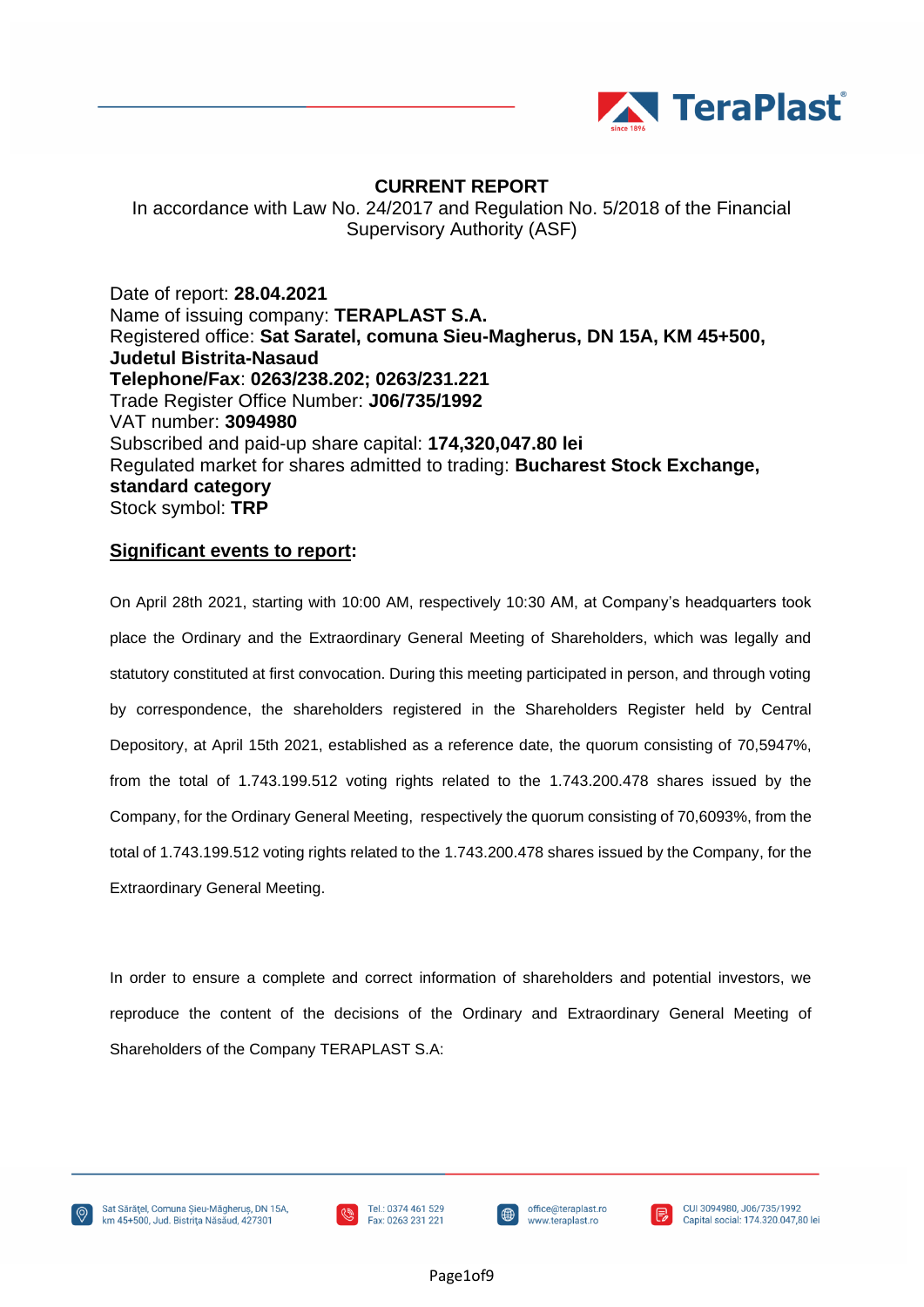

### **DECISION no. 1 dated 28.04.2021**

### **of the Ordinary General Meeting of Shareholders of TERAPLAST S.A.**

In pursuance of art.111 and the following of Companies Law 31/1990 as amended to date, of the Articles of Association of TERAPLAST S.A. (the "**Company**"), of Law no. 24/2017, and the ASF Regulation no. 5/2018, the Ordinary General Meeting of Shareholders ("**OGMS**") of the Company, headquartered in village Săraţel, commune Șieu-Magheruș, DN 15A, km 45+500, Bistrita-Nasaud County, registered at the Trade Register under no. J06/735/1992, VAT no. 3094980, held on 28.04.2021, at the Company's headquarters, at 10:00 (Romania time), in a total quorum of 70,5947% of the total 1.743.199.512 voting rights corresponding to the 1.743.200.478 shares issued by TERAPLAST S.A., representing a total number of 1.230.606.645 votes expressed,

#### **DECIDES**

#### **On the items of the agenda as follows:**

**1.** Approves the individual financial statements corresponding to financial year 2020, on the basis of the Board of Directors' Report and the Company's Financial Auditor Report.

| <b>Total revenues:</b>                                                     | 362,417,107     |
|----------------------------------------------------------------------------|-----------------|
| Other operating income (including rent)                                    | 1,823,400       |
| Income from investment subsidies                                           | 1,247,947       |
| Changes in inventory of finished goods and work in progress                | 2,512,784       |
| Raw materials, consumables used and merchandise                            | (234, 270, 575) |
| Employee benefit expenses                                                  | (38, 925, 704)  |
| Amortization and the adjustments for impairment of non-current assets, net | (14,255,359)    |
| Impairment of current assets, net                                          | 2,297,270       |
| Impairment of inventories, net                                             | (511, 531)      |
| Losses from the disposal of tangible and intangible assets                 | (12, 357)       |
| Gains from fair value measurement of investment properties                 | 367,610         |
| Losses from the disposal of investment properties                          | (166, 632)      |
| Sponsorships, donations                                                    | (201, 630)      |
| Other operating expenses                                                   | (40, 504, 379)  |
| <b>Operating result</b>                                                    | 38,246,471      |
| Interest expense, net                                                      | (4,506,926)     |
| Other financial income/(expenses), net                                     | 200,572         |
| Dividends received                                                         | 60,328          |
| <b>Financial result</b>                                                    | (4,246,026)     |
| <b>Profit before tax</b>                                                   | 34,000,445      |
| Income tax expense                                                         | (3,892,245)     |
| Profit of business that continues its activity                             | 30,108,199      |



office@teraplast.ro  $\bigoplus$ www.teraplast.ro

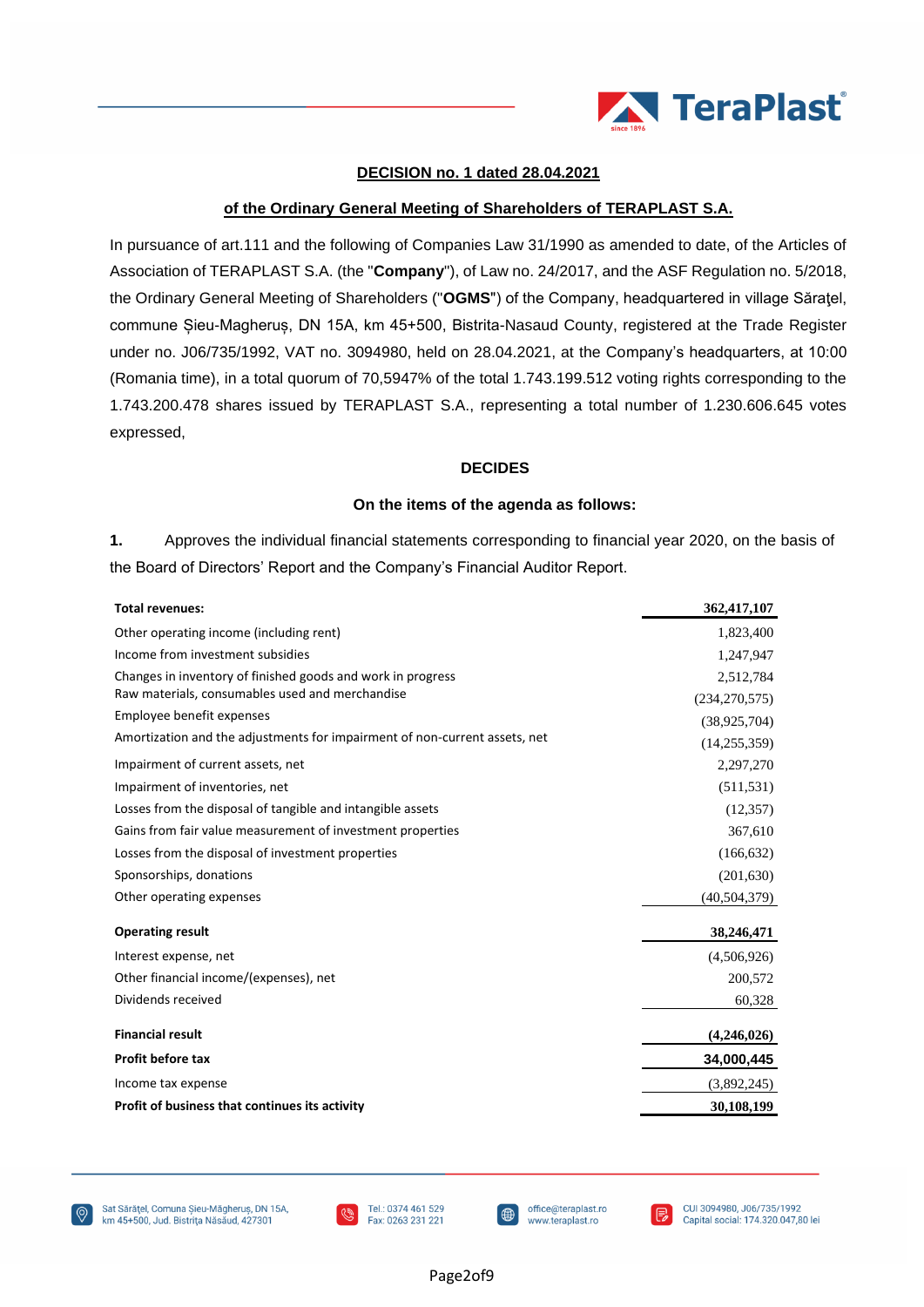

**Profit of the Joinery Profiles business 2,995,940 Profit for the year 33,104,139**

**Voting structure: 96,90% in favour, out of the votes attending the meeting, 3,10% against, out of the votes attending the meeting, 0,00% abstention, out of the votes attending the meeting.**

**2.** Approves the proposal of net profit distribution corresponding to financial year 2020 as follows:

- Net profit achieved: 33.104.139 lei;
- Legal reserve: 1.938.441 lei;
- Dividends: 30.682.530 lei\*;
- Retained earnings: 483.168 lei;

*\*The dividends have been distributed according to the Decision of the Ordinary General Assembly of the Shareholders no. 1 of 27th November 2020, approving the distribution of dividends amounting to RON 45,323,187.31, out of which the amount of RON 30,682,530 from the earnings for the year 2020, and the remaining amount from the retained earnings. The dividends have been paid on 24th December 2020 (payment date).*

**Voting structure: 99,56% in favour, out of the votes attending the meeting, 0,44% against, out of the votes attending the meeting, 0,00% abstention, out of the votes attending the meeting.**







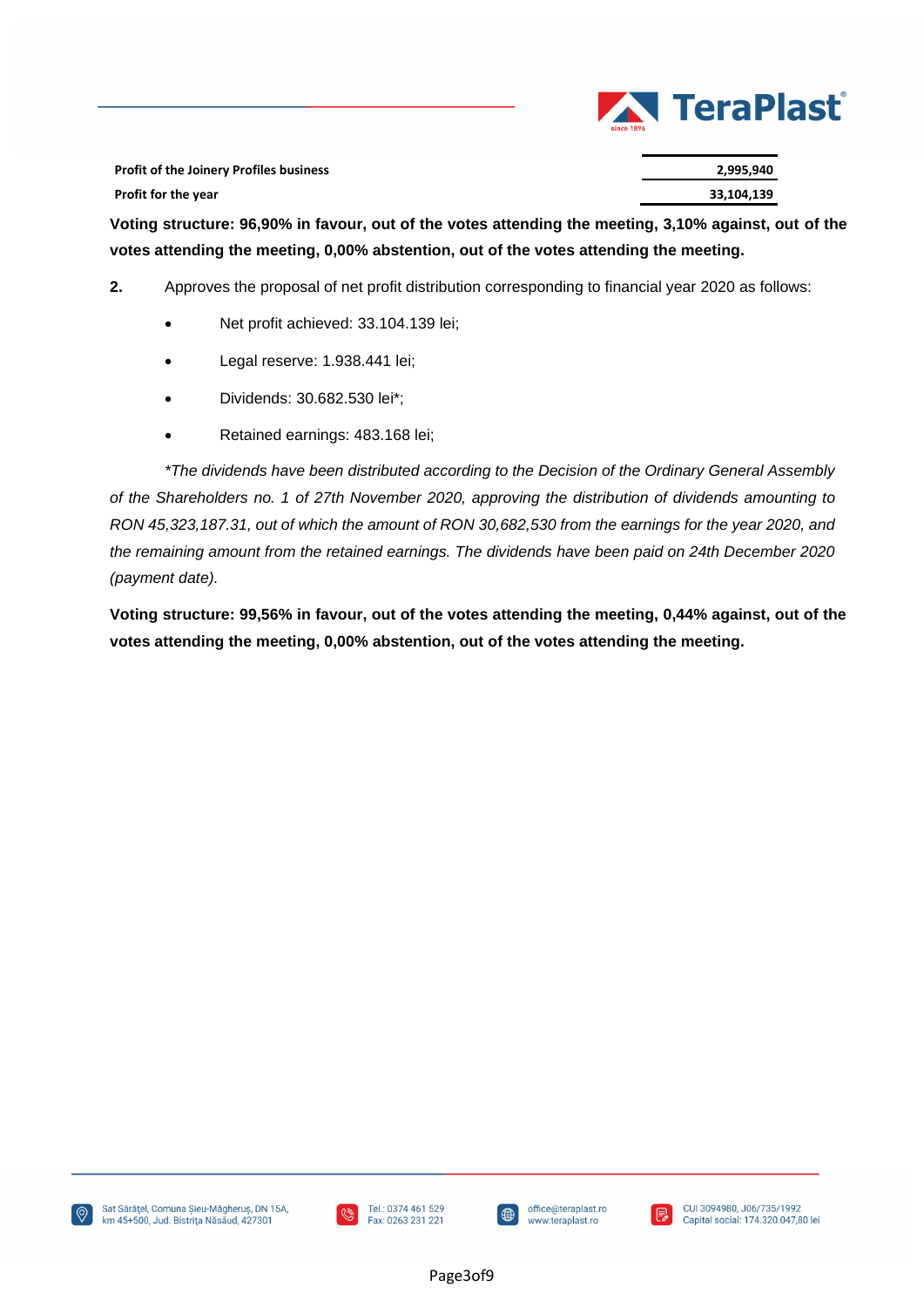

**3.** Approves the consolidated financial statements corresponding to financial year 2020, on the basis of the Board of Directors' Report and the Company's Financial Auditor Report.

| Total Revenue from customer contracts, out of which:                                                           | 396,180,378                    |
|----------------------------------------------------------------------------------------------------------------|--------------------------------|
| Revenue from sale of finished products                                                                         | 349,938,671                    |
| Revenue from the sale of merchandise                                                                           | 44,939,927                     |
| Revenue from services                                                                                          | 1,301,780                      |
| Other operating income                                                                                         | 622,666                        |
| Income from investment subsidies                                                                               | 2,054,541                      |
| Changes in inventory of finished goods and work in progress<br>Raw materials, consumables used and merchandise | (1,731,653)<br>(238, 958, 599) |
| Employee benefit expenses                                                                                      | (49,866,847)                   |
| Amortization and the adjustments for impairment of non-current assets, net                                     | (18,641,137)                   |
| Impairment of current assets, net                                                                              | (1,671,212)                    |
| Reversal of provisions, net                                                                                    | 223,303                        |
| Gains / (Losses) from the disposal of tangible and intangible assets                                           | (75, 417)                      |
| Losses from the disposal/fair value measurement of investment properties                                       | (166, 632)                     |
| Other expenses                                                                                                 | (49,892,780)                   |
| Sponsorships                                                                                                   | (226, 575)                     |
| <b>Operating result</b>                                                                                        | 37,850,036                     |
|                                                                                                                |                                |
| <b>Financial expenses</b>                                                                                      | (721, 519)                     |
| Interest expense, net                                                                                          | (4,927,448)                    |
| <b>Financial income</b>                                                                                        | 1,439,731                      |
| Income from dividends                                                                                          | 60,328                         |
| <b>Financial result, net</b>                                                                                   | (4, 148, 908)                  |
| <b>Profit before tax</b>                                                                                       | 33,701,128                     |
| Income tax expense                                                                                             | (3,999,294)                    |
| Profit of businesses that continue their activity within the Group                                             | 29,701,834                     |
| <b>Profit of Steel and Profiles businesses</b>                                                                 | 47,798,964                     |
| <b>Profit for the year</b>                                                                                     | 77,500,798                     |

**Voting structure: 96,9049% in favour, out of the votes attending the meeting, 3,0951% against, out of the votes attending the meeting, 0,00% abstention, out of the votes attending the meeting.**

**4.** Approves the discharge from administration of the Company's Board of Directors for financial year 2020.







**B** 

Page4of9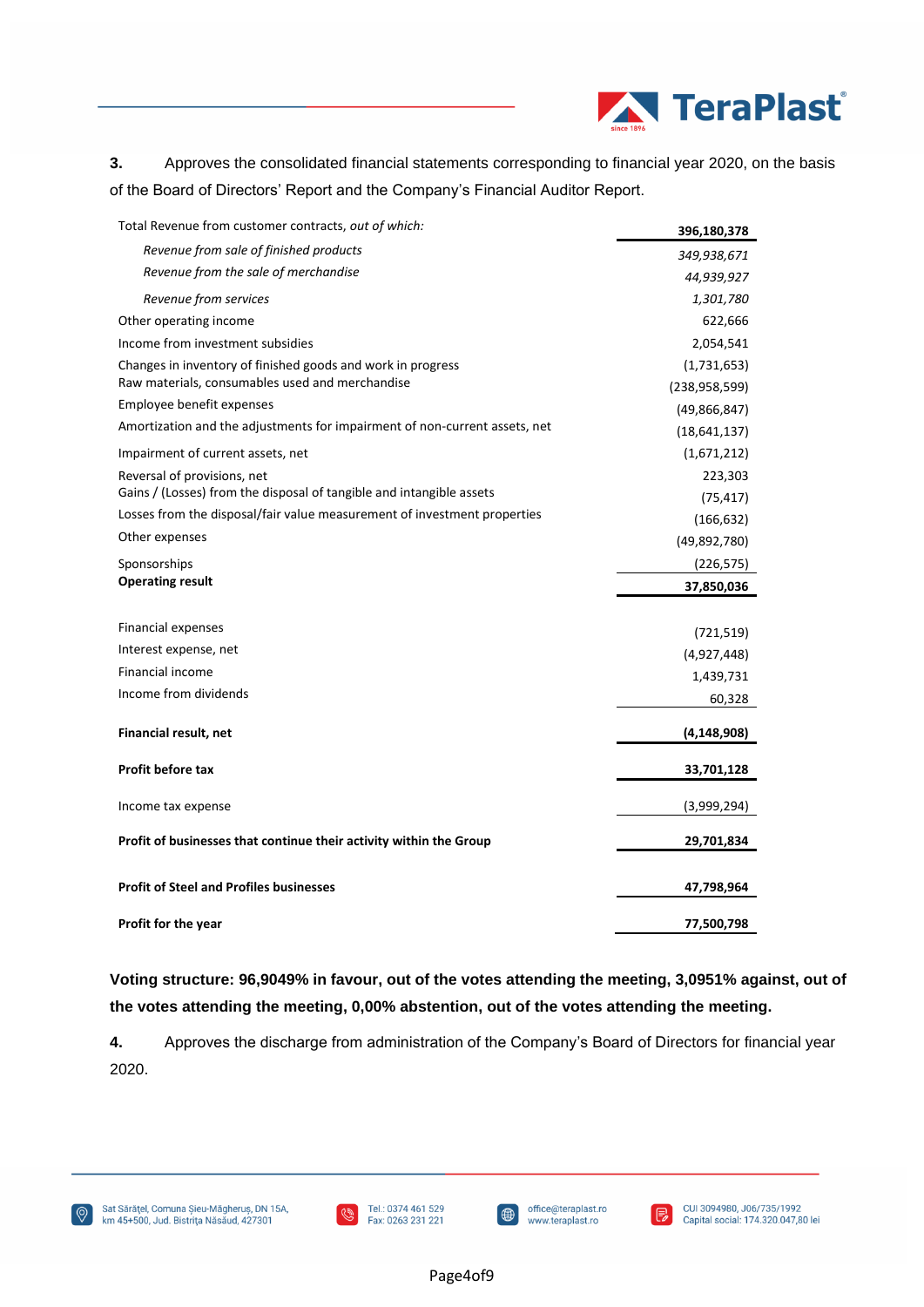

**Voting structure: 30,9257% in favour, out of the votes attending the meeting, 2,4268% against, out of the votes attending the meeting, 66,6474% abstention, out of the votes attending the meeting.**

*Of the 66,6474% abstention votes, 66,34% are given by the company's director who also has the quality of shareholder.*

**5.** Approves the Budget of Revenues and Expenses for the 2021 financial year.

| Budget 2021  | <b>TeraPlast</b> | <b>TeraPlast</b> |
|--------------|------------------|------------------|
|              |                  | Group            |
| Net turnover | 549,976,475      | 636,223,000      |
| EBITDA       | 77,460,775       | 89,126,000       |
| EBITDA (%)   | 14%              | 14%              |

**Voting structure: 100% in favour, out of the votes attending the meeting, 0% against, out of the votes attending the meeting, 0% abstention, out of the votes attending the meeting.**

**6.** Approves the Investment Program for the 2021 financial year.

|                   | <b>TeraPlast</b> | <b>TeraPlast</b> |
|-------------------|------------------|------------------|
|                   |                  | Group            |
| CapEx Budget 2021 | 94,537,431       | 160,293,000      |

**Voting structure: 100% in favour, out of the votes attending the meeting, 0% against, out of the votes attending the meeting, 0% abstention, out of the votes attending the meeting.**

**7.** Approves the remuneration level for the members of the Board of Directors for the ongoing year and the general limit for additional remunerations of the Board members:

- a fixed remuneration for the Board members (including the Chairman of the Board) in an amount of 2,000 Euros net monthly;
- the maximum limit of additional remunerations of the Board members that is, maximum 200% as compared to the fixed monthly remuneration established according to the previous item.

The remuneration thus established shall remain valid until the next ordinary general meeting approving the amount of the administrators' remuneration and/or additional remunerations.

# **Voting structure: 82,3103% in favour, out of the votes attending the meeting, 17,6897% against, out of the votes attending the meeting, 0,00% abstention, out of the votes attending the meeting.**

**8.** Approves the election of **Mr. Anghel Lucian-Claudiu** as a member of the Board of Directors of the Company, the mandate being valid from the date of appointment, respectively April 28, 2021 and until September 14, 2021.



। ∰



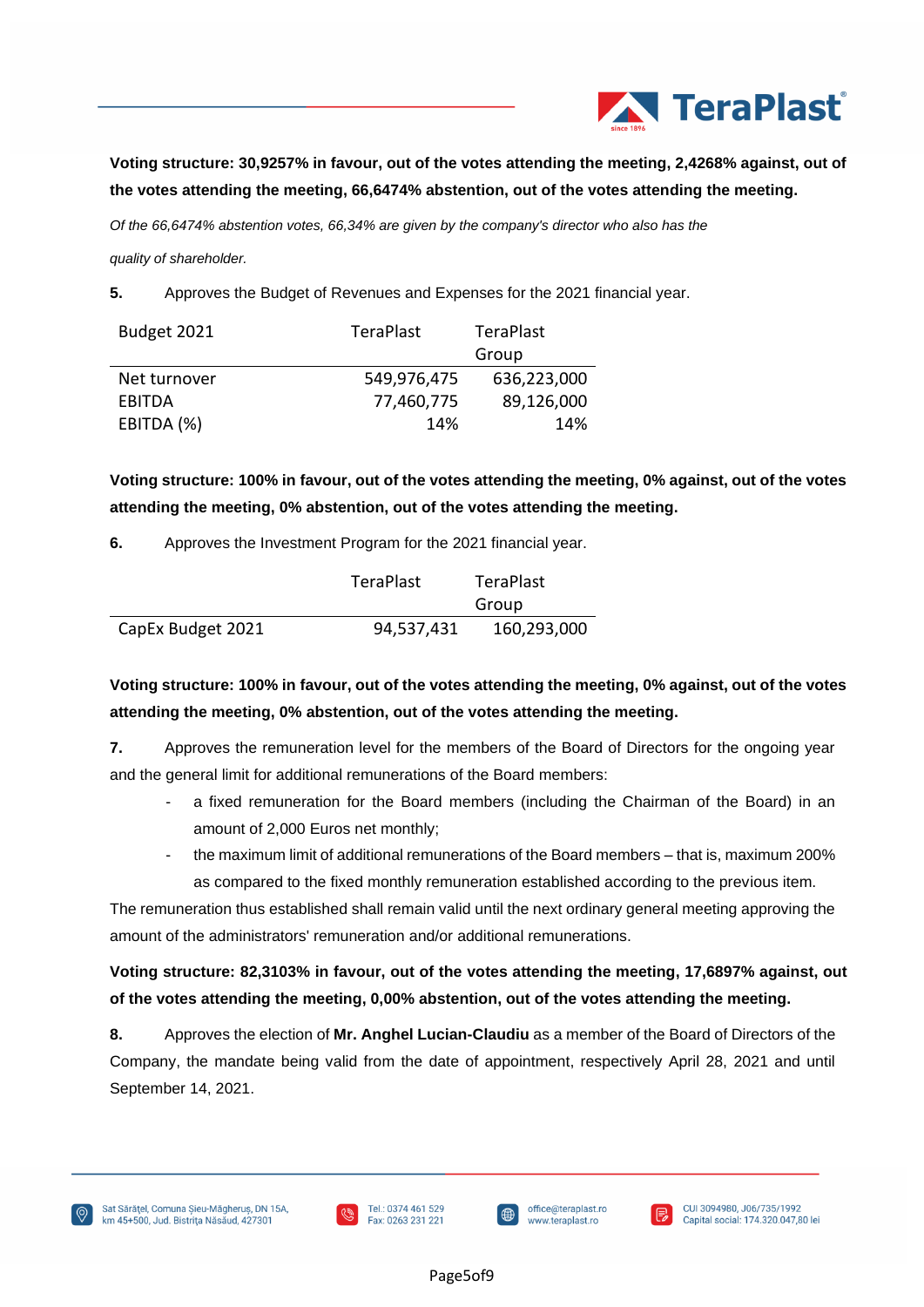

# **Voting structure: 97,3423% in favour, out of the votes attending the meeting, 2,6577% against, out of the votes attending the meeting, 0,00% abstention, out of the votes attending the meeting.**

**9.** Approves the election of **Mr. Nadir Geafer ALI** as an independent member of the Audit Committee for a one-year mandate starting from the date of appointment, in pursuance of Article 65 of title I, chapter IX, Law 162/2017, and approves a remuneration of up to 3,000 euro / year net, for the independent member in the Audit Committee.

**Voting structure: 80,3210% in favour, out of the votes attending the meeting, 19,6790% against, out of the votes attending the meeting, 0,00% abstention, out of the votes attending the meeting.**

**10.** Approves the election as an external financial auditor of the Company of **Deloitte Audit S.R.L.,** for a term of 2 (two) years from the date of adoption of the OGMS decision, with a remuneration of 24,000 euro / year.

**Voting structure: 99,3317% in favour, out of the votes attending the meeting, 0,6683% against, out of the votes attending the meeting, 0,00% abstention, out of the votes attending the meeting.**

**11.** Approves the election as an internal auditor of the Company of **MAZARS ROMANIA S.R.L.**, for a term of 1 (one) year from the date of adoption of the OGMS decision, with a remuneration of 5,000 euro.

**Voting structure: 98,01% in favour, out of the votes attending the meeting, 1,99% against, out of the votes attending the meeting, 0,00% abstention, out of the votes attending the meeting.**

**12.** Approves the striking off the notes concerning the auditor whose mandate shall not be extended, if applicable, from the Trade Register of Bistrita-Năsăud.

**Voting structure: 100% in favour, out of the votes attending the meeting, 0% against, out of the votes attending the meeting, 0% abstention, out of the votes attending the meeting.**

**13.** Authorizes the Board of Directors to fulfill the decisions adopted by the Ordinary General Meeting of Shareholders.

**Voting structure: 100% in favour, out of the votes attending the meeting, 0% against, out of the votes attending the meeting, 0% abstention, out of the votes attending the meeting.**

**14.** Authorizes the Chairman of the Board, Mr. Dorel Goia, to sign, on behalf and in the name of all shareholders present in the meeting, the Resolution of the Ordinary General Meeting of Shareholders.

**Voting structure: 100% in favour, out of the votes attending the meeting, 0% against, out of the votes attending the meeting, 0% abstention, out of the votes attending the meeting.**

**15.** Authorizes the Company's legal counsel, Mrs. Kinga Vaida, to carry out all formalities concerning the recording of the Ordinary General Meeting Resolution with the Trade Register Office attached to the Bistrita-Nasaud Court and its publication in the Official Gazette of Romania, Part IV.





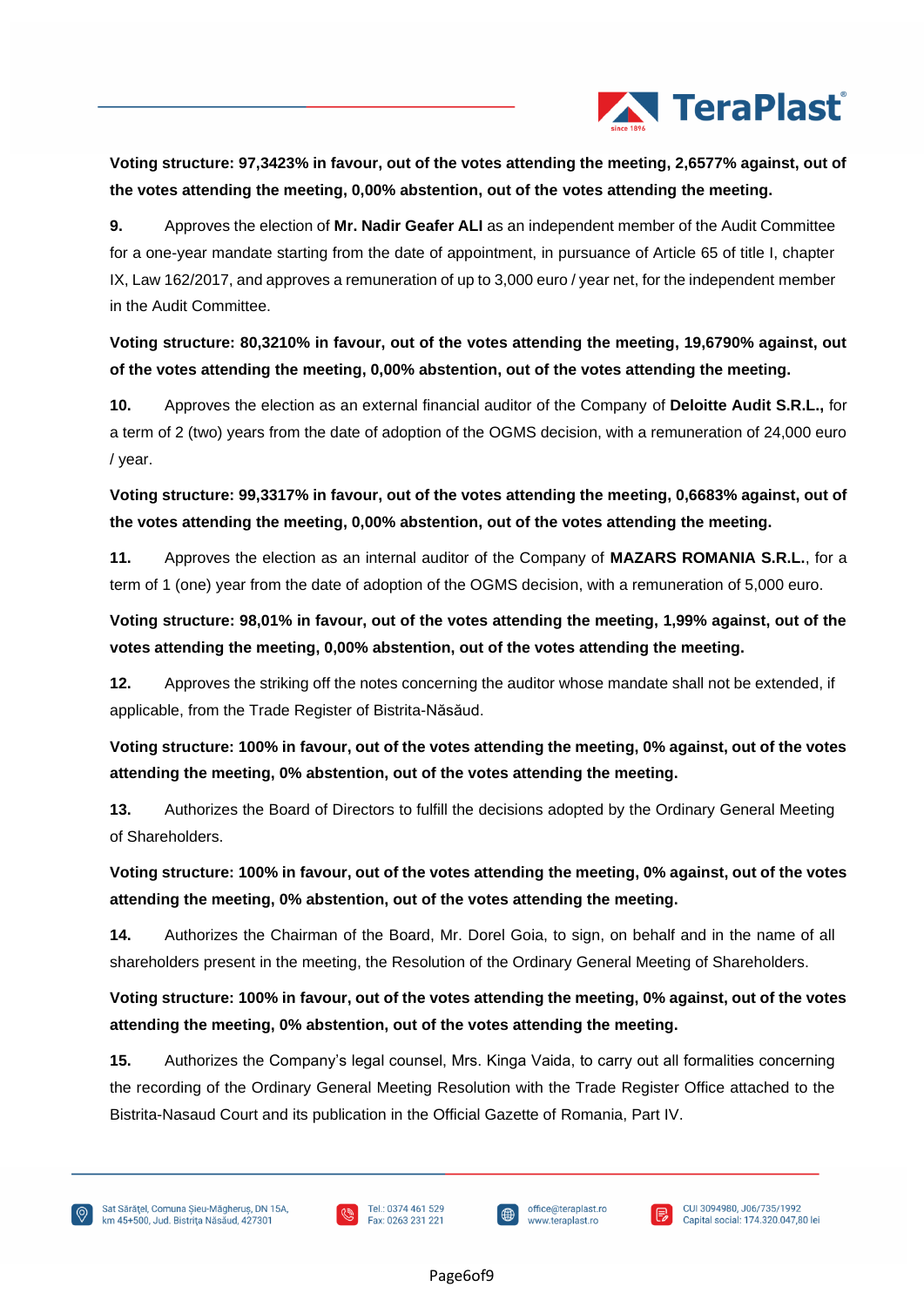

# **Voting structure: 100% in favour, out of the votes attending the meeting, 0% against, out of the votes attending the meeting, 0% abstention, out of the votes attending the meeting.**

This resolution has been executed and signed today, 28.04.2021, in 5 (five) original copies, out of which 2 (two) copies are for the Company and 3 (three) copies to be submitted at the Trade Register attached to Bistrita-Nasaud Court.

❖

### **DECISION no. 1 dated 28.04.2021**

### **of the Extraordinary General Meeting of Shareholders of TERAPLAST S.A.**

In pursuance of art.113 and the following of Companies Law 31/1990 as amended to date, of the Articles of Association of TERAPLAST S.A. (the "**Company**"), of Law no. 24/2017, and the ASF Regulation no. 5/2018, the Extraordinary General Meeting of Shareholders ("**EGMS**") of the Company, headquartered in village Săraţel, commune Șieu-Magheruș, DN 15A, km 45+500, Bistrita-Nasaud County, registered at the Trade Register under no. J06/735/1992, VAT no. 3094980, held on 27.11.2020, at the Company's headquarters, at 10:30 (Romania time), in a total quorum of 70,6093% of the total 1.743.199.512 voting rights corresponding to the 1.743.200.478 shares issued by TERAPLAST S.A., representing a total number of 1.230.860.345 votes expressed,

### **DECIDES**

### **On the items of the agenda as follows:**

1. Approves the total value of 150.000.000 lei as the maximum limit of indebtedness that the company can contract between 28.04.2021 - 28.04.2022 and the approval of the warranty of credit and/or leasing contracts which are going to be accessed within the limit established, with security interest in real estate/pledge, assignments of current and future receivables rights, assignments related to current and future cash, resulting from current accounts and assignments of rights resulted from the insurance policies.

# **Voting structure: 99,04% in favour, out of the votes attending the meeting, 0,44% against, out of the votes attending the meeting, 0,53% abstention, out of the votes attending the meeting.**

**2.** Approves the supplementation of the maximum limit of indebtedness that the company may contract between 28.04.2021 - 28.04.2022 with the amount of 60.000.000 lei, which will be used (if needed) exclusively to guarantee the loans of the subsidiaries and the approval of the guarantee of the credit and / or leasing contracts to be accessed by the subsidiaries, within the fixed limit, with real estate/movable securities, assignments of present and future receivable rights, assignments related to current and future available funds, resulting from current accounts and assignments of rights resulting from insurance policies.





 $\bigoplus$ 

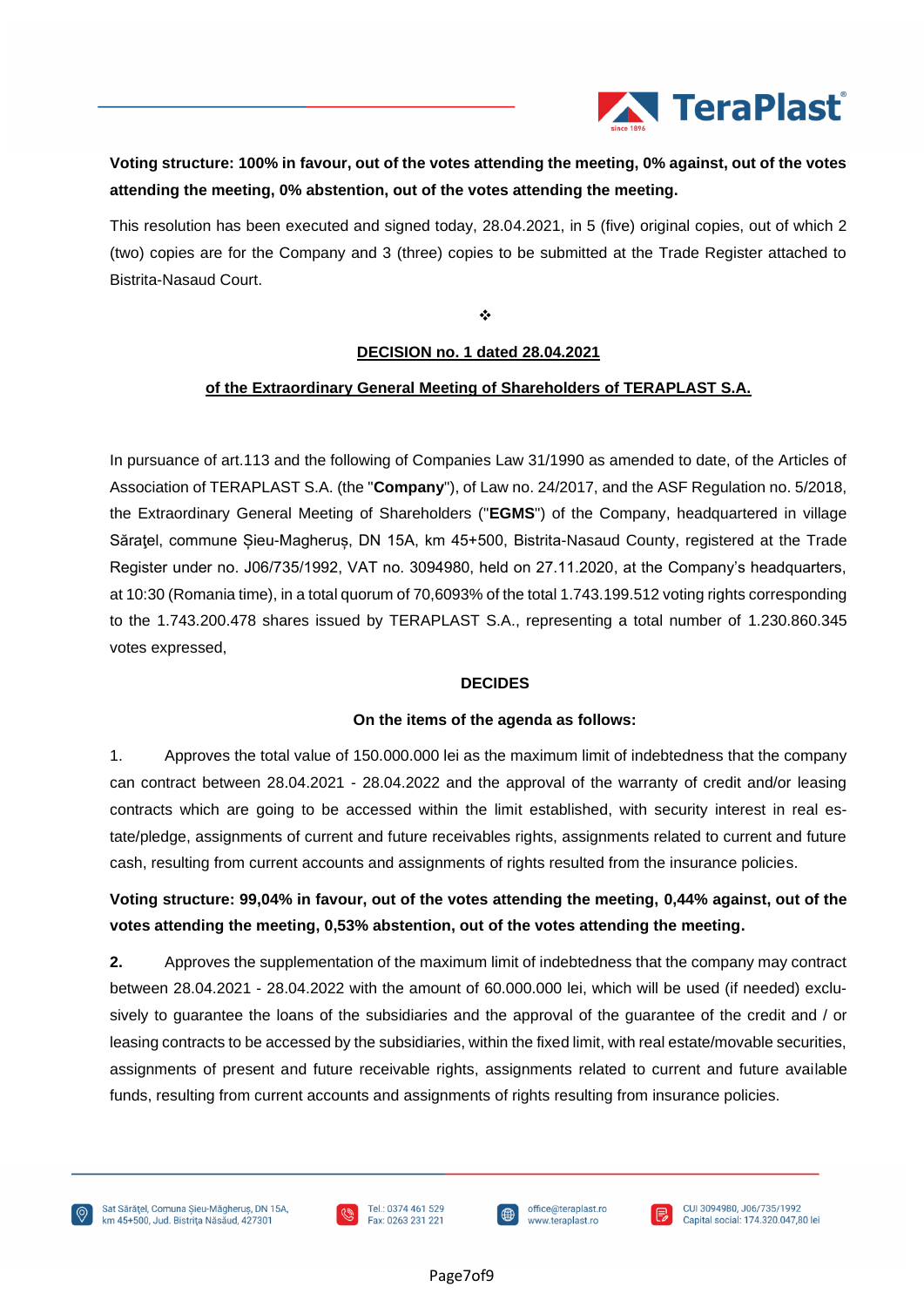

# **Voting structure: 99,04% in favour, out of the votes attending the meeting, 0,44% against, out of the votes attending the meeting, 0,53% abstention, out of the votes attending the meeting.**

3. Authorises the Board of Directors to take, for and on behalf of the Company, all the actions and steps required or useful for the enforcement of item 1 and 2 of this decision, up to the maximum agreed limit of indebtedness. Therefore, the Board of Directors shall issue decisions on:

taking out bank loans, entering into credit/leasing contracts, extending the bank loan/leasing contracts, establishing the security structure corresponding to the taken out/extended bank loan or leasing contracts, restructuring/establishing new maturity dates for the granted loans, changing the structure of the securities for the pending loans, authorising the persons entitled to sign for and on behalf of TERAPLAST S.A. the bank loan contracts / the leasing contracts / the security contracts / the addendums to the bank loan/leasing contracts, and also any other complementary documents or instruments related to or referred to in the bank loan/leasing contracts, security contracts or any other documents, and also to sign any other forms and requests that might be necessary or useful in relation to such bank transactions.

- guaranteeing the access by company's subsidiaries of certain bank credits and / or credit contracts / leasing contracts, establish / change the related guarantee structure, empower the persons who will sign on behalf of and on behalf of TERAPLAST SA the warranty contracts / additional documents and any other documents or instruments that are related to or referenced in the warranty agreements and to sign any other forms, requests that may be necessary or useful related to these transactions.

# **Voting structure: 99,0365% in favour, out of the votes attending the meeting, 0,4373% against, out of the votes attending the meeting, 0,5262% abstention, out of the votes attending the meeting.**

4. Authorizes the Chairman of the Board of Directors, Mr. Dorel Goia, to sign, for and on behalf of all the shareholders present at the meeting, the EGMS Decision.

# **Voting structure: 99,5627% in favour, out of the votes attending the meeting, 0,4373% against, out of the votes attending the meeting, 0,00% abstention, out of the votes attending the meeting.**

5. Authorizes the company's legal adviser, Mrs. Kinga Vaida, to do everything that is necessary as to record the EGMS Decision at the Trade Register of Bistrita-Nasaud Court, and to publish such decision in the Official Gazette of Romania, Section 4.

# **Voting structure: 99,5627% in favour, out of the votes attending the meeting, 0,4373% against, out of the votes attending the meeting, 0,00% abstention, out of the votes attending the meeting.**

This resolution has been executed and signed today, 28.04.2021, in 5 (five) original copies, out of which 2 (two) copies are for the Company and 3 (three) copies to be submitted at the Trade Register attached to Bistrita-Nasaud Court.





 $\bigoplus$